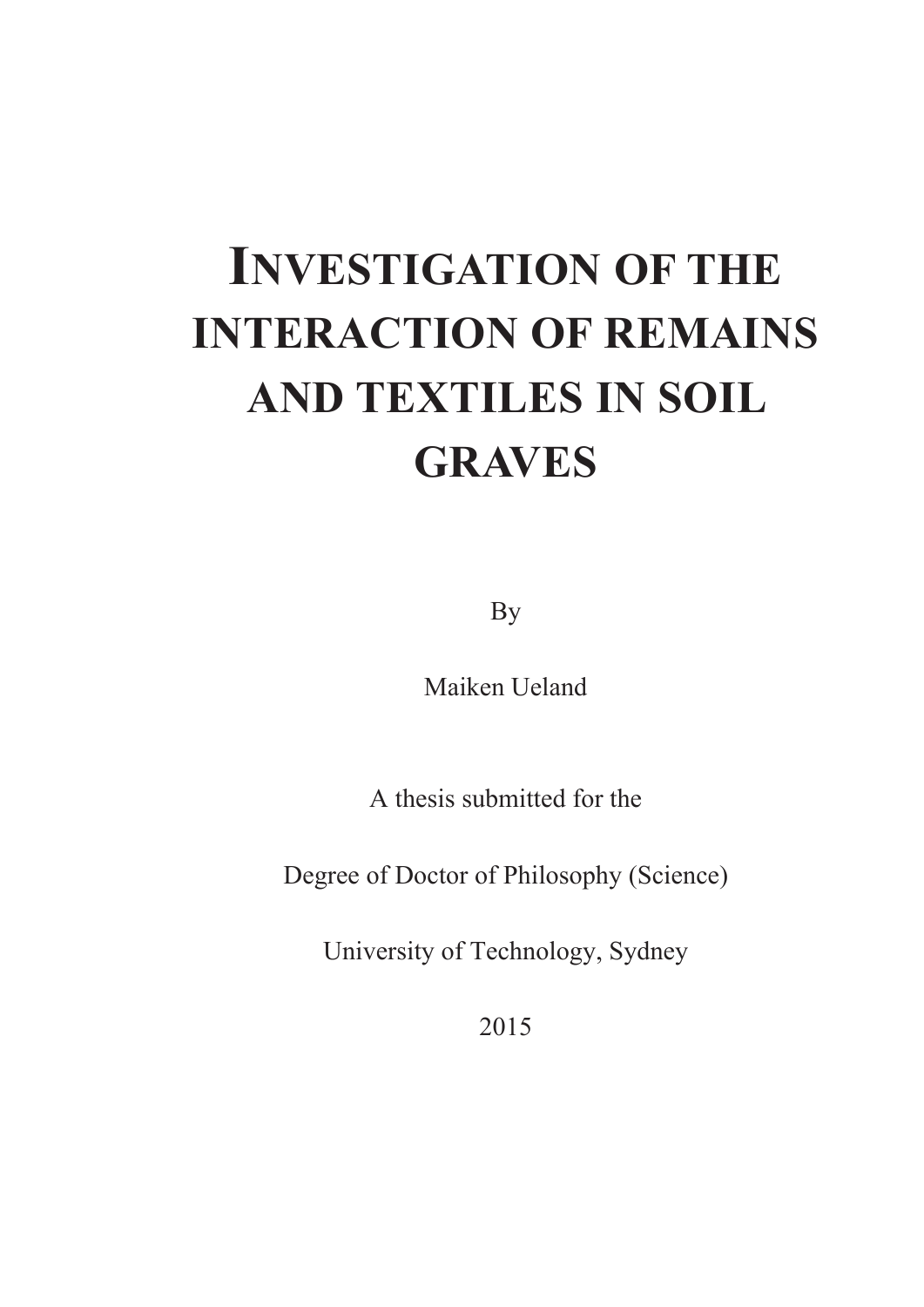### **Certificate of Authorship and Originality**

I certify that the work in this thesis has not previously been submitted for a degree nor has it been submitted as part of the requirements for a degree except as fully acknowledged within the text.

I also certify that the thesis has been written by me. Any help that I have received in my research work and the preparation of the thesis itself has been acknowledged. In addition, I certify that all the information sources and literature used are indicated in the thesis.

Date: 17.12.2015

Maiken Ueland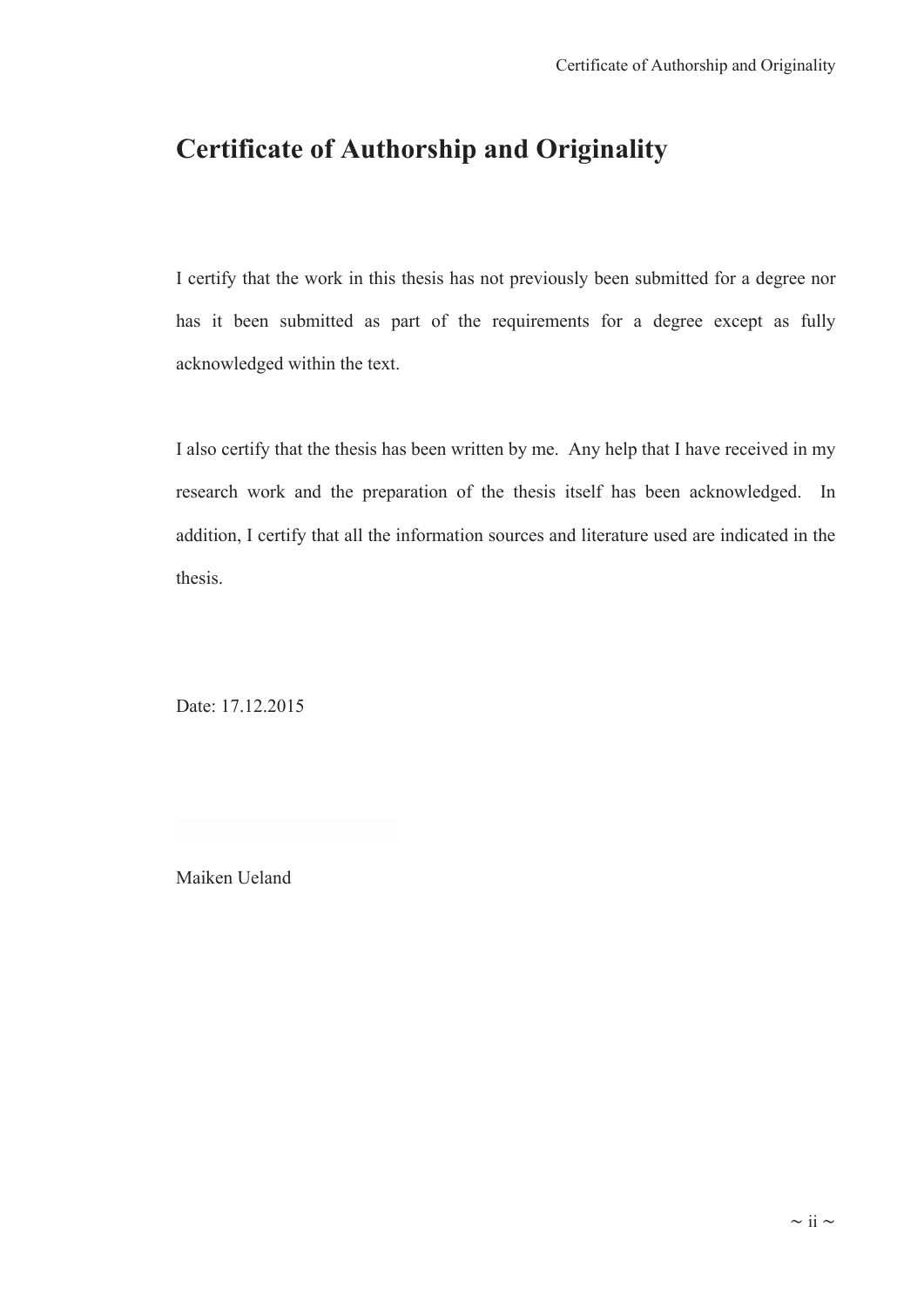### **Acknowledgements**

First and foremost I would like to acknowledge and thank my wonderful supervisor, Assoc. Prof. Barbara Stuart, for all of your assistance and support throughout this PhD project. I am also deeply grateful for my co-supervisor, Prof. Shari Forbes, for giving me numerous opportunities and taking me in as a part of her research team. This PhD would not be possible without the guidance and encouragement from both of you.

Field work is no easy task and not one that can be done by a single person only, it is a big team effort and I would not be able to do it without the help and support from a multitude of individuals. A special thank you goes out to the original Team Safari (Dr. Katelynn Perrault, Christopher Watson, Rebecca Buis, LaTara Rust and Kate Trebilcock). I would also not be able to complete my field work without the aid of Robert Chatterton who has truly been invaluable. I would also like to thank all the volunteers who have so graciously agreed to help me out at the field site, whether it would be to help with heavy lifting, clearing land or just keeping me and the goannas company.

I would also like to thank all the academic and professional staff at UTS who provided me with assistance over the course of my PhD. I particularly wish to thank Dr. Ronald Shimmon, Dr. David Bishop and Dr. Linda Xiao for all their assistance in lab and for providing technical support with the instruments.

Thank you to my fellow PhD students past and present for all the good times. A special mention goes out to Dr. Anna Molnar, Alexandria Hunt and Verena Taudte, for going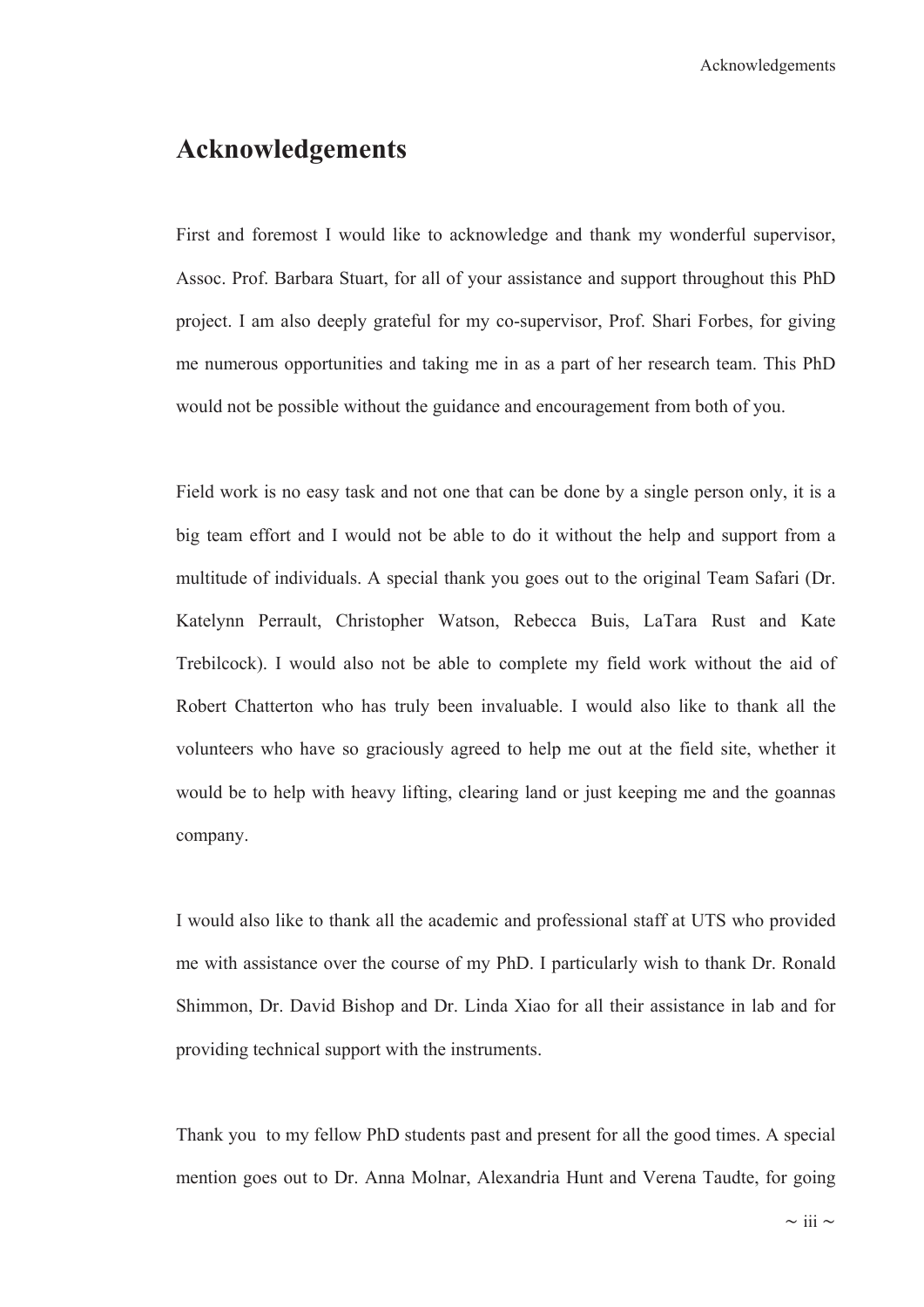through this experience with me. My PhD time would not have been the same without your company, and I would probably go crazy without your support and our wine sessions.

Lastly I would like to thank my family, especially my mom Eva and my sister Silje for all their support and love throughout this PhD period.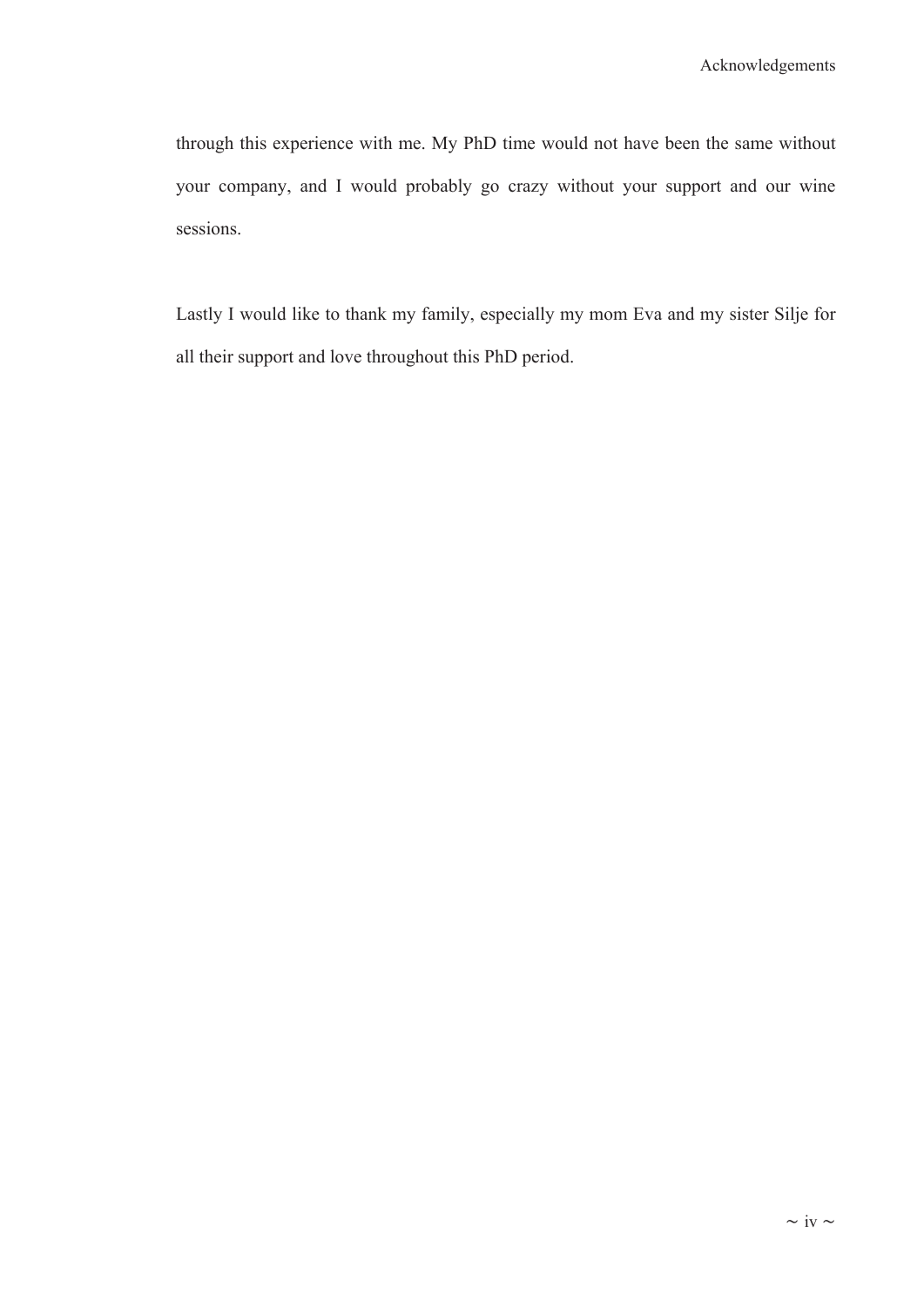### **Publications and Conference Proceedings**

#### **Refereed publications directly related to this project**

- **Ueland, M**., Nizio, K., Forbes, S., Stuart, B.H. The interactive effect of the degradation of cotton clothing and decomposition fluid production associated with decaying remains, Forensic Science International, (2015) Vol 255, pp 56-63, DOI 10.1016/j.forsciint.2015.05.029. (Chapter 5 and 6).
- Stuart, B.H., **Ueland, M.** Degradation of Clothing in Depositional Environments. In *Taphonomy of Human Remains: Forensic Analyses of the Dead and the Depositional Environment*, eds. E. Schotsmans, N. Marquez-Grant and S. Forbes, Wiley-Blackwell, Chichester, in press (accepted 12/6/2015). (Chapter 1)

#### **Other publications from related research conducted during candidature**

- Forbes, S.L.; Troobnikoff, A.N.; **Ueland, M**.; Nizio, K.D.; Perrault, K.A. Profiling the decomposition odour at the grave surface before and after probing. *Forensic Science International*. 2016, 259, 193-199.
- Nizio, K.D., Perrault, K.A. Troobnikoff, A.N, **Ueland, M.,** Shoma, S., Iredell, J.R., Middleton, P.G., Forbes, S.L. Volatile Organic Compound Profiling using GC×GC-TOFMS to Differentiate Bacteria Associated with Lung Infections: A proof-of-concept study. *Journal of Breath Research,* 2016, 10, 026008.
- Stuart, B.H., **Ueland, M**. Decomposition in Aquatic Environments. In *Taphonomy of Human Remains: Forensic Analyses of the Dead and the Depositional Environment*, eds. E. Schotsmans, N. Marquez-Grant and S. Forbes, Wiley-Blackwell, Chichester, in press (accepted 12/6/2015).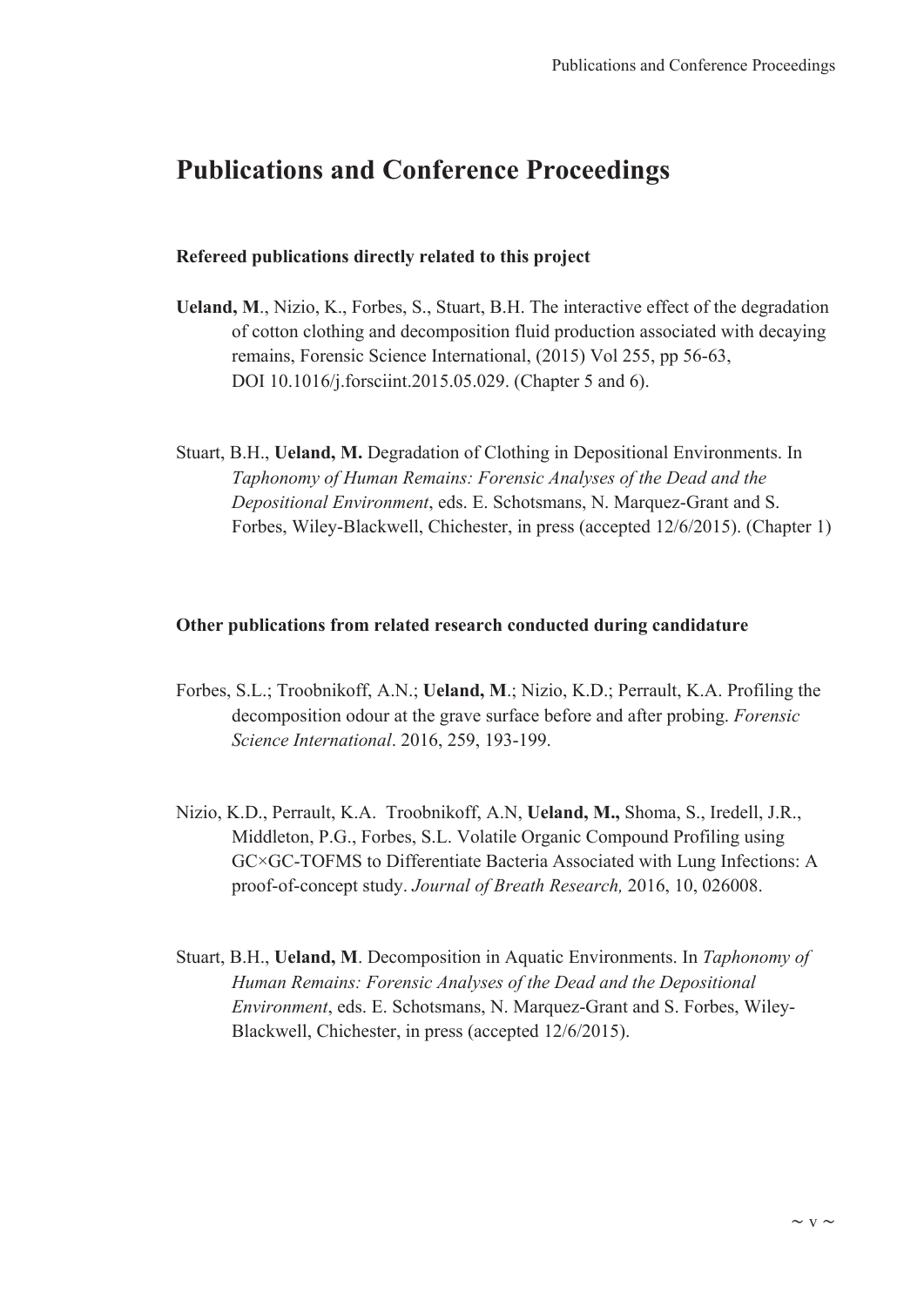#### **Refereed conference proceedings**

- **Ueland, M.,** Forbes S.L., Stuart, B.H. Degradation patterns of natural and synthetic textiles associated with decomposing remains, 7th European Academy of Forensic Science Conference, September 6-11, 2015, Prague, Czech Republic.
- **Ueland, M**., Forbes, S.L., Stuart, B.H. The influence of decomposition fluids on the degradation of clothing textiles in soil graves, 20th World Meeting of the International Association of Forensic Sciences, October 12-18, 2014, Seoul, South Korea.
- **Ueland, M**; Forbes, S.L.; Stuart, B.H. Textile degradation patterns of clothing associated with remains, Australian and New Zealand Forensic Science Society 22nd International Symposium on the Forensic Sciences, August 31st – September 4th, 2014, Adelaide, SA.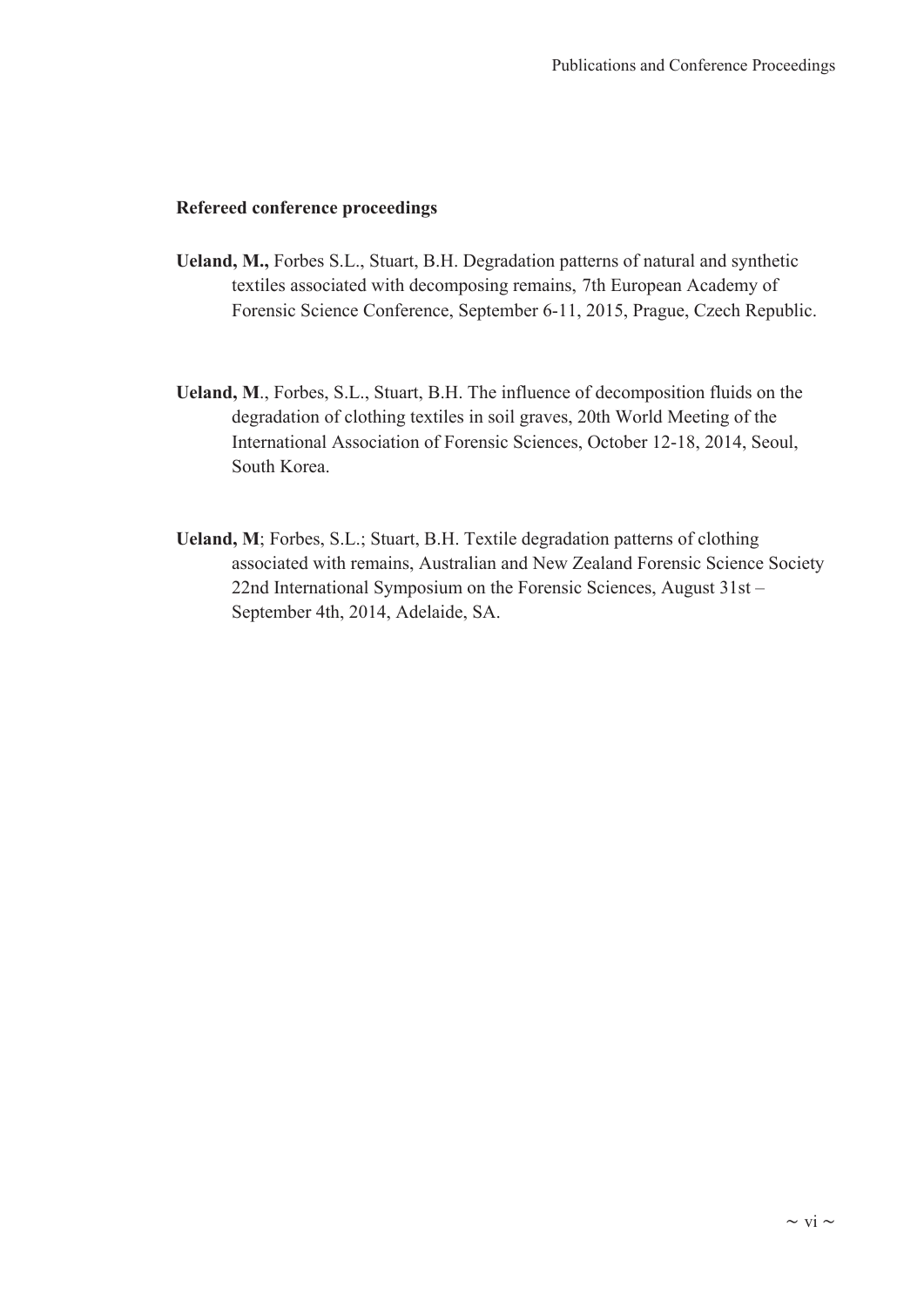# **Table of Contents**

| 11    |  |
|-------|--|
| 1.1.1 |  |
| 1.1.2 |  |
| 1.1.3 |  |
| 1.1.4 |  |
| 1.1.5 |  |
| 1.1.6 |  |
| 1.1.7 |  |
| 1.1.8 |  |
| 12    |  |
| 1.2.1 |  |
| 1.2.2 |  |
| 1.3   |  |
| 1.3.1 |  |
| 1.3.2 |  |
| 1.4   |  |
| 1.4.1 |  |
| 1.4.2 |  |
| 1.4.3 |  |
| 1.4.4 |  |
| 1.5   |  |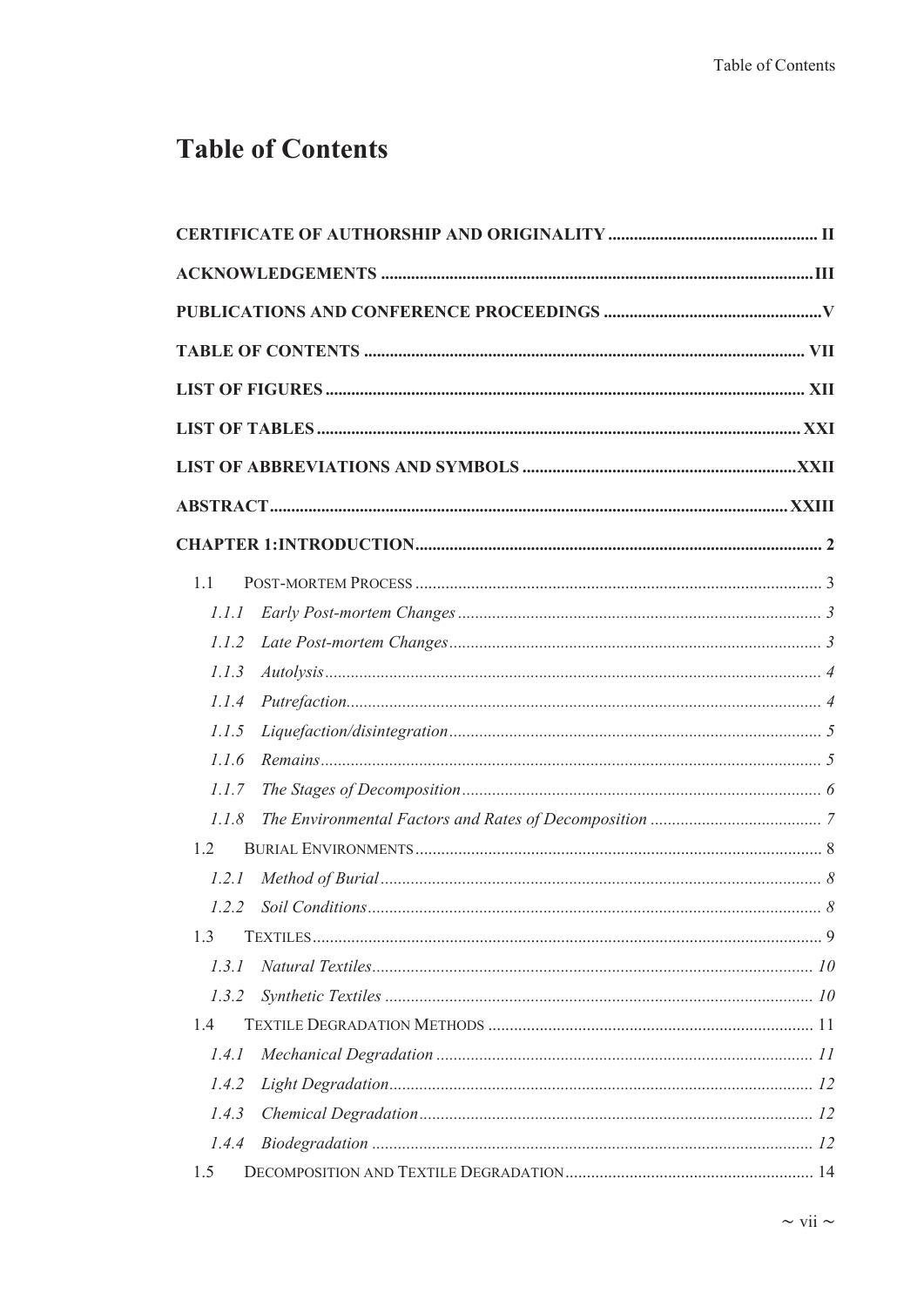| 1.5.1                                                                         |                    |
|-------------------------------------------------------------------------------|--------------------|
| 1.5.2                                                                         |                    |
| 1.5.3                                                                         |                    |
| 1.5.4 Effects of the Decomposition Process on the Degradation of Textiles  17 |                    |
| 1.6                                                                           |                    |
| 1.6.1                                                                         |                    |
|                                                                               |                    |
| 1.7                                                                           |                    |
| 1.8                                                                           |                    |
|                                                                               |                    |
| 2.1                                                                           |                    |
| 2.I.I                                                                         |                    |
| 2.1.2                                                                         |                    |
| 2.2                                                                           |                    |
| 2.3                                                                           |                    |
| 2.3.1                                                                         |                    |
|                                                                               |                    |
| 2.4                                                                           |                    |
|                                                                               |                    |
| 2.4.1.1                                                                       |                    |
| 2.4.1.2                                                                       |                    |
|                                                                               |                    |
| 2.4.2.1                                                                       |                    |
|                                                                               |                    |
|                                                                               |                    |
| 3.1                                                                           |                    |
| 3.2                                                                           |                    |
| 3.2.1                                                                         |                    |
| 3.2.2                                                                         |                    |
| 3.2.3                                                                         |                    |
| 3.2.4                                                                         |                    |
| 3.3                                                                           |                    |
| 3.4                                                                           |                    |
| 3.4.1                                                                         |                    |
| 3.4.2                                                                         |                    |
| 3.4.3                                                                         |                    |
|                                                                               | $\sim$ viii $\sim$ |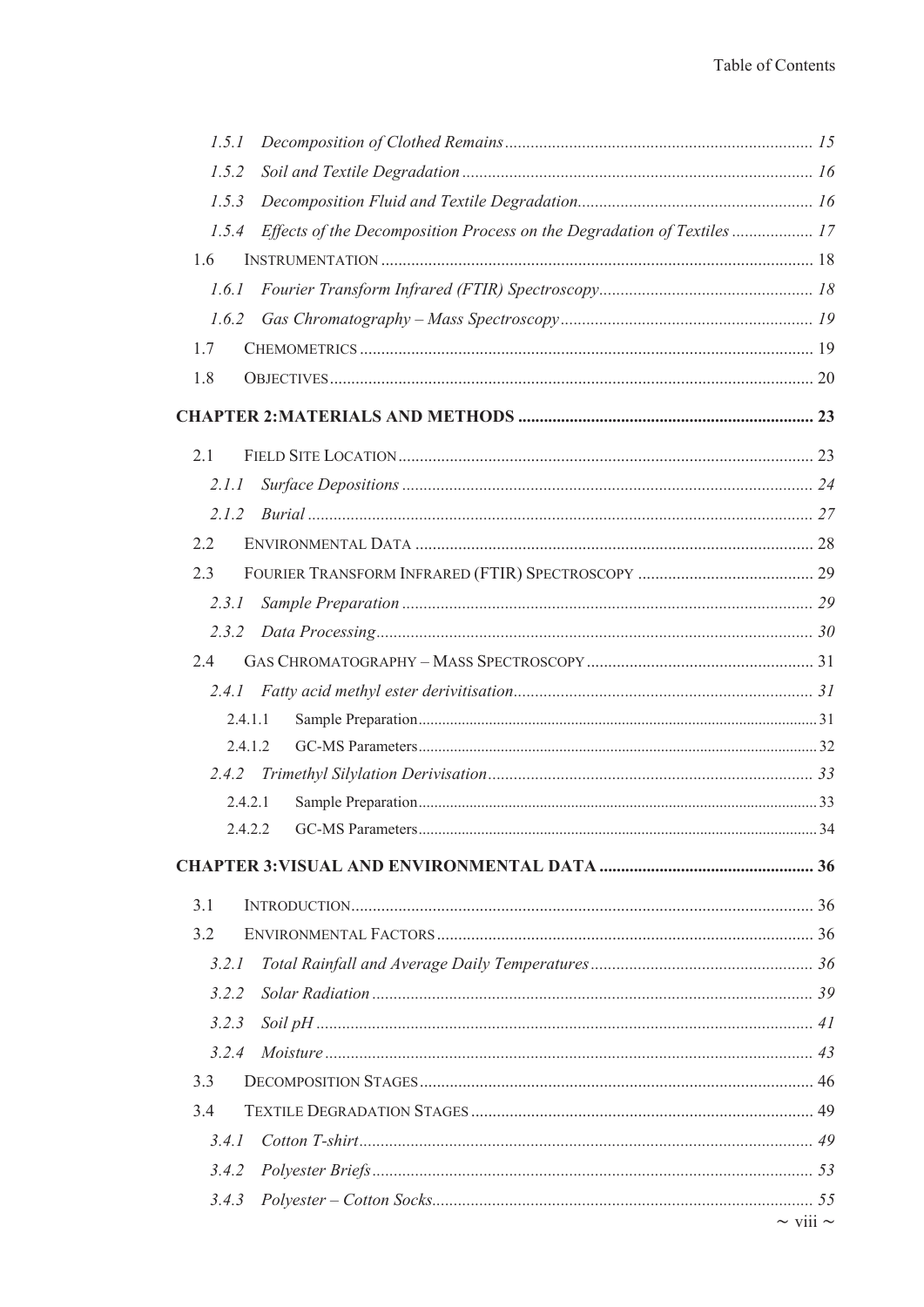|            | <b>CHAPTER 4:INFRARED ANALYSIS OF TEXTILE DEGRADATION 60</b>              |    |
|------------|---------------------------------------------------------------------------|----|
| 4.1        |                                                                           |    |
| 4.2        |                                                                           |    |
|            |                                                                           |    |
| 4.2.1.1    |                                                                           |    |
| 4.2.1.2    |                                                                           |    |
| 4.2.1.3    |                                                                           |    |
|            |                                                                           |    |
| 4.2.2.1    |                                                                           |    |
| 4.2.2.2    |                                                                           |    |
| 4.2.2.3    |                                                                           |    |
|            |                                                                           |    |
| 4.2.3.1    |                                                                           |    |
| 4.2.3.2    |                                                                           |    |
| 4.2.3.3    |                                                                           |    |
| 4.3        |                                                                           |    |
|            | <b>CHAPTER 5: INFRARED ANALYSIS OF DECOMPOSITION FLUID IN TEXTILES 84</b> |    |
| 5.1<br>5.2 |                                                                           |    |
|            |                                                                           |    |
| 5.2.1.1    |                                                                           |    |
| 5.2.1.2    |                                                                           |    |
|            |                                                                           | 96 |
| 5.2.2.1    |                                                                           |    |
| 5.2.2.2    |                                                                           |    |
|            |                                                                           |    |
| 5.2.3.1    |                                                                           |    |
| 5.2.3.2    |                                                                           |    |
| 5.3        |                                                                           |    |
|            | <b>CHAPTER 6:GC-MS ANALYSIS OF DECOMPOSITION FLUID  104</b>               |    |
| 6.1        |                                                                           |    |
| 6.2        |                                                                           |    |
| 6.2.1      |                                                                           |    |
|            |                                                                           |    |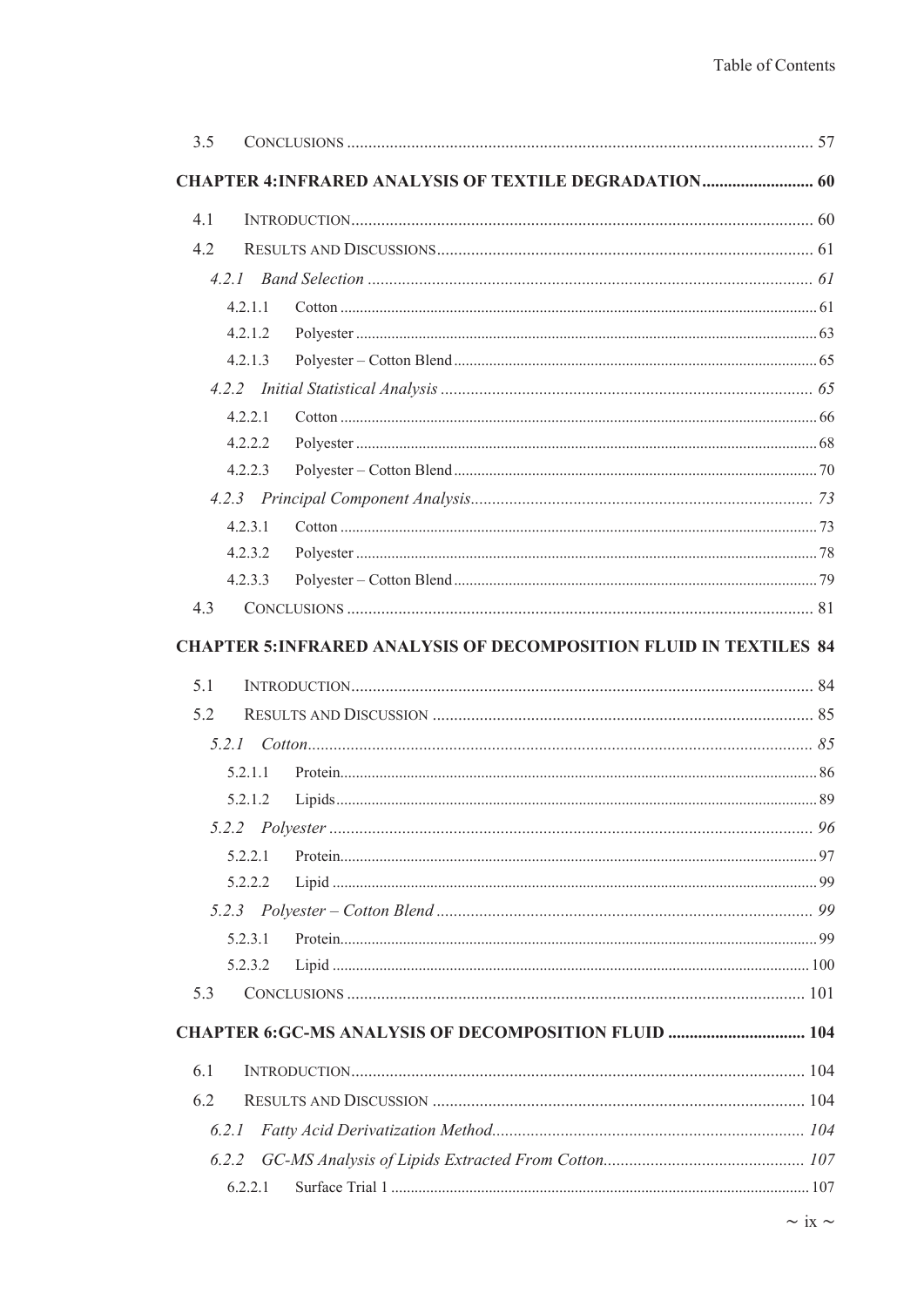| 6.2.2.2 |                                                                          |  |
|---------|--------------------------------------------------------------------------|--|
| 6.2.2.3 |                                                                          |  |
|         |                                                                          |  |
| 6.2.3.1 |                                                                          |  |
| 6.2.3.2 |                                                                          |  |
| 6.2.3.3 |                                                                          |  |
|         | 6.2.4 GC-MS Analysis of Lipids Extracted From Polyester - Cotton 114     |  |
| 6.2.4.1 |                                                                          |  |
| 6.2.4.2 |                                                                          |  |
| 6.2.4.3 |                                                                          |  |
| 6.3     |                                                                          |  |
|         |                                                                          |  |
| 7.1     |                                                                          |  |
| 7.2     |                                                                          |  |
| 7.2.1   |                                                                          |  |
| 7.2.2   |                                                                          |  |
| 7.3     |                                                                          |  |
| 7.3.1   |                                                                          |  |
| 7.3.2   |                                                                          |  |
| 7.3.2.1 |                                                                          |  |
| 7.3.2.2 |                                                                          |  |
| 7.3.2.3 |                                                                          |  |
| 7.4     |                                                                          |  |
|         |                                                                          |  |
| 7.4.1.1 |                                                                          |  |
| 7.4.1.2 |                                                                          |  |
| 7.4.1.3 |                                                                          |  |
|         |                                                                          |  |
| 7.4.2.1 |                                                                          |  |
| 7.4.2.2 |                                                                          |  |
| 7.4.2.3 |                                                                          |  |
| 7.5     | ATR-FTIR ANALYSIS OF THE DECOMPOSITION FLUID IN THE TEXTILE SAMPLES  136 |  |
| 7.5.1   |                                                                          |  |
| 7.5.2   |                                                                          |  |
| 7.5.3   |                                                                          |  |
| 7.6     |                                                                          |  |
| 7.6.1   |                                                                          |  |
|         |                                                                          |  |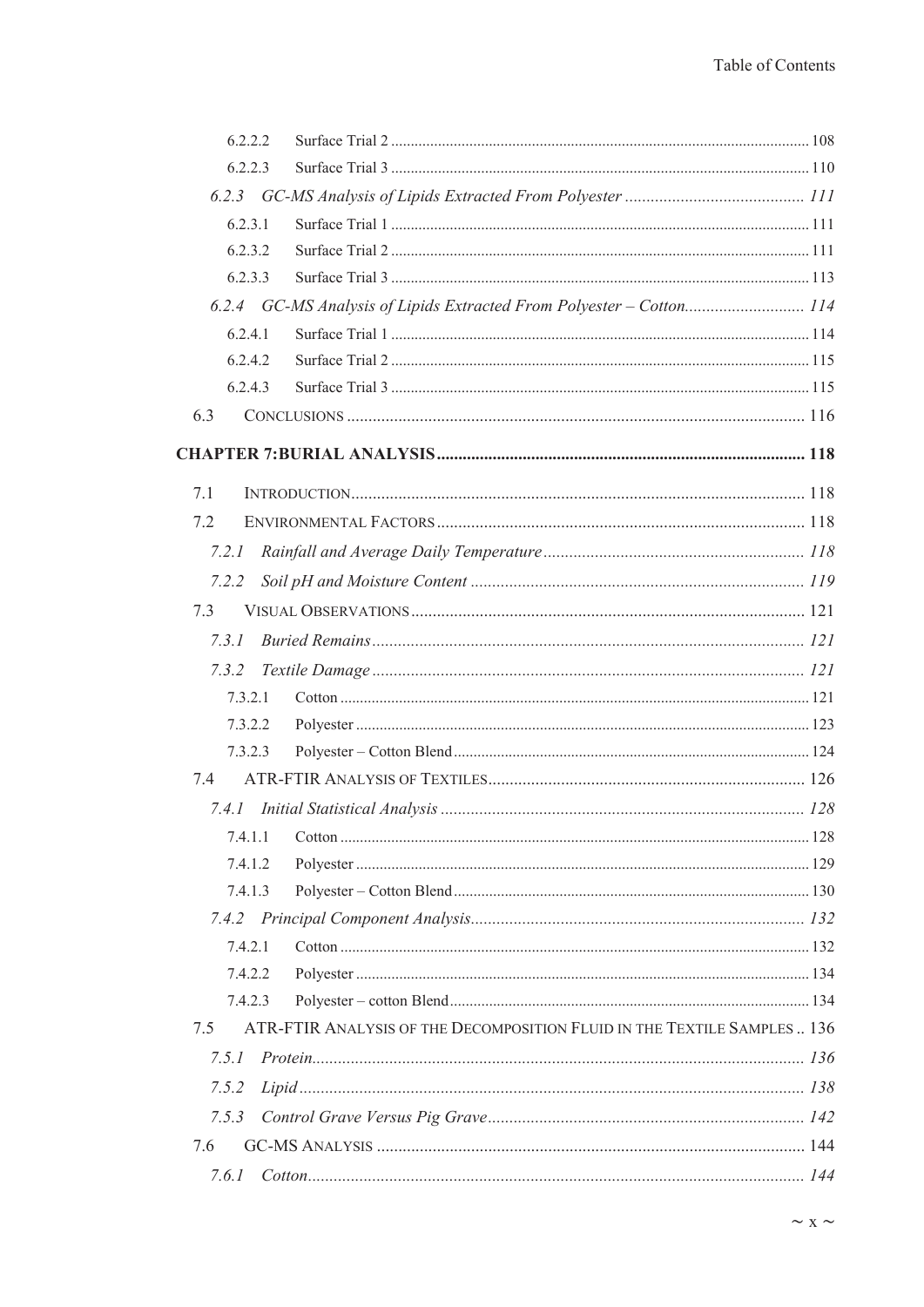|     | 7.7 |                                                                      |  |
|-----|-----|----------------------------------------------------------------------|--|
|     |     | <b>CHAPTER 8: CONCLUSIONS AND RECOMMENDATIONS FOR FUTURE WORK151</b> |  |
| 8.1 |     |                                                                      |  |
| 8.2 |     |                                                                      |  |
| 8.3 |     |                                                                      |  |
|     |     |                                                                      |  |
|     |     | APPENDIX A: SUPPORTING INFO FOR DECOMPOSITION T1 163                 |  |
|     |     |                                                                      |  |
|     |     |                                                                      |  |
|     |     |                                                                      |  |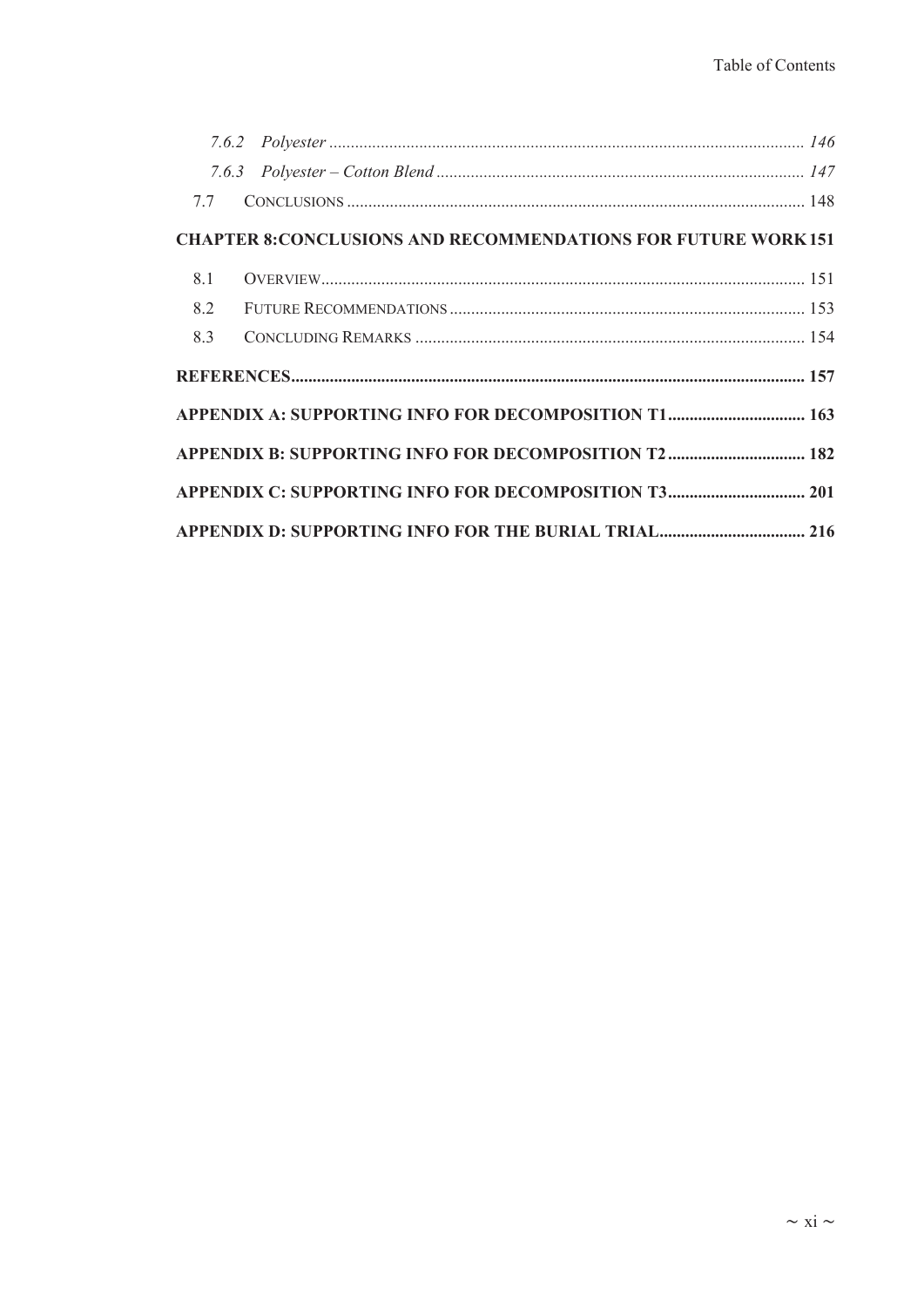# **List of Figures**

| Figure 1-1: Stages of decomposition a) fresh; b) bloat; c) active decay; d) advanced       |
|--------------------------------------------------------------------------------------------|
|                                                                                            |
|                                                                                            |
|                                                                                            |
| Figure 2-1: University of Technology Sydney research facility in Yarramundi, NSW24         |
| Figure 2-2: Surface set-up with cage used to prevent scavenging from larger animals        |
|                                                                                            |
| Figure 2-3: Fresh pig remains clothed in a white 100 % cotton t-shirt, 100 % polyester     |
| briefs and two polyester – cotton blend socks in the grave prior to                        |
|                                                                                            |
| Figure 2-4: Weather station set-up, recording rainfall, temperature, relative humidity,    |
|                                                                                            |
| Figure 2-5: Nicolet Magna-IR 6700 spectrometer (Thermo Scientific, USA) with liquid        |
| nitrogen cooled mercury-cadmium-telluride (MCT) detector and ATR                           |
|                                                                                            |
| Figure 2-6: Agilent 7890A gas chromatograph coupled to an Agilent 5975C mass               |
|                                                                                            |
| Figure 3-1: Daily average temperature (°C) and total daily rainfall (mm) for T1-T3.  37    |
|                                                                                            |
| Figure 3-3: Seasonal average solar radiation through the duration of all three surface     |
|                                                                                            |
| Figure 3-4: a) Soil pH from T1 with control (grey) and experimental values (black). b)     |
| Soil pH from T2 with control (grey) and experimental values (black). c) Soil               |
| pH from T3 with control (grey) and experimental values (black). 43                         |
| Figure 3-5: a-c) Soil volumetric water content (%) with both experimental (black,          |
| circle) and control (grey circle) values and total rainfall (mm) shown using               |
|                                                                                            |
|                                                                                            |
| Figure 3-7: Visual damage to textile samples from a) a control site after 149 days; b); an |
| experimental site after 149 days c) a control site after 365 days; and d) an               |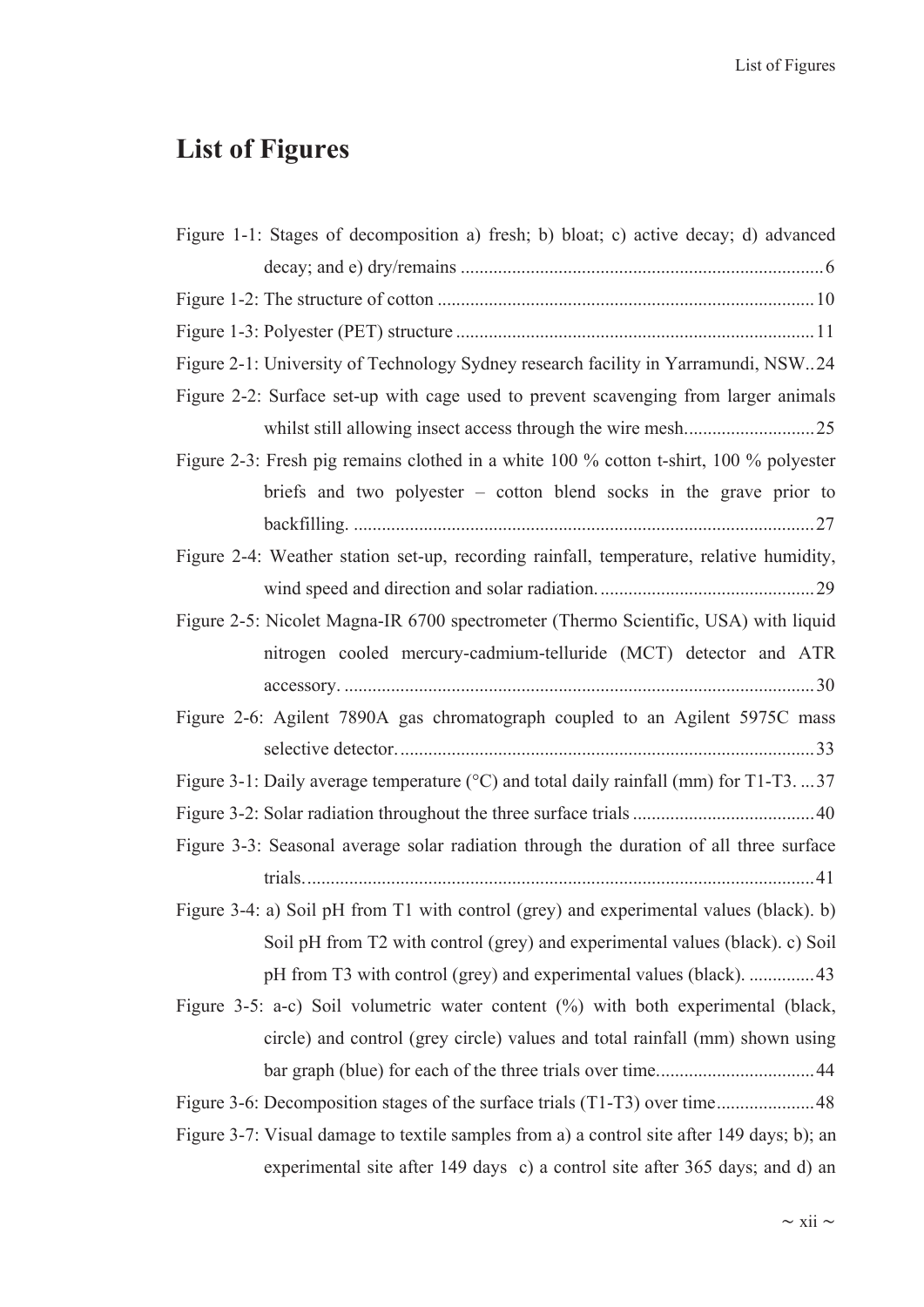| experimental site after 365 days. Red circles indicate presence of holes,                                          |
|--------------------------------------------------------------------------------------------------------------------|
|                                                                                                                    |
| Figure 3-8: a) Pig site B t-shirt damage after 100 days; b) Pig site B t-shirt damage after                        |
| 247 days; and c) a representative of the other pig sites on day 24752                                              |
| Figure 3-9: a) Visual textile damage of the experimental sites (T2) 565 days post-                                 |
|                                                                                                                    |
| Figure 3-10: Visual damage to the polyester briefs from a) a control site after 365 days;                          |
| b) a control site showing the presence of insect activity on day 247; c) an                                        |
| experimental site after 24 days with sections of white deposits; and d) an                                         |
| experimental site after 31 days with visible orange/brown staining55                                               |
| Figure 3-11: a) Control polyester – cotton sample; b) sock covered in maggots from an                              |
| experimental site; c) white staining of an experimental site; and d) socks                                         |
|                                                                                                                    |
| Figure 4-1: FTIR region of interest for the degradation of cotton textile samples: 1)                              |
| 1033 cm <sup>-1</sup> ; 2) 1001 cm <sup>-1</sup> ; and 3) 985 cm <sup>-1</sup> . Typical spectra of the cotton     |
| control collected on a) Day 0; b) Day 184; and c) Day 268 here represented                                         |
|                                                                                                                    |
| Figure 4-2: FTIR region of interest for the degradation of cotton textile samples: 1)                              |
| 1033 cm-1; 2) 1001 cm <sup>-1</sup> ; and 3) 985 cm <sup>-1</sup> . Typical spectra of the                         |
| experimental cotton collected on a) Day 0; b) Day 184; and c) Day 268 here                                         |
|                                                                                                                    |
| Figure 4-3: FTIR region of interest for the degradation of polyester textile samples: 1)                           |
| 1715 cm <sup>-1</sup> ; 2) 1245 cm <sup>-1</sup> ; and 3) 1090 cm <sup>-1</sup> . Typical spectra of the polyester |
| samples collected from the sites on a) Day 0; b) Day 184; and c) Day 365                                           |
|                                                                                                                    |
| Figure 4-4: Quantity of $A_{(1001/1033)}$ from cotton control T1 as a function of time. The                        |
|                                                                                                                    |
| Figure 4-5: Quantity of $A_{(1001/1033)}$ from the cotton control samples from T1 (pink                            |
| circles) and from cotton control samples from T2 (green square) as a                                               |
| function of accumulated degree days. The error bars represent one standard                                         |
|                                                                                                                    |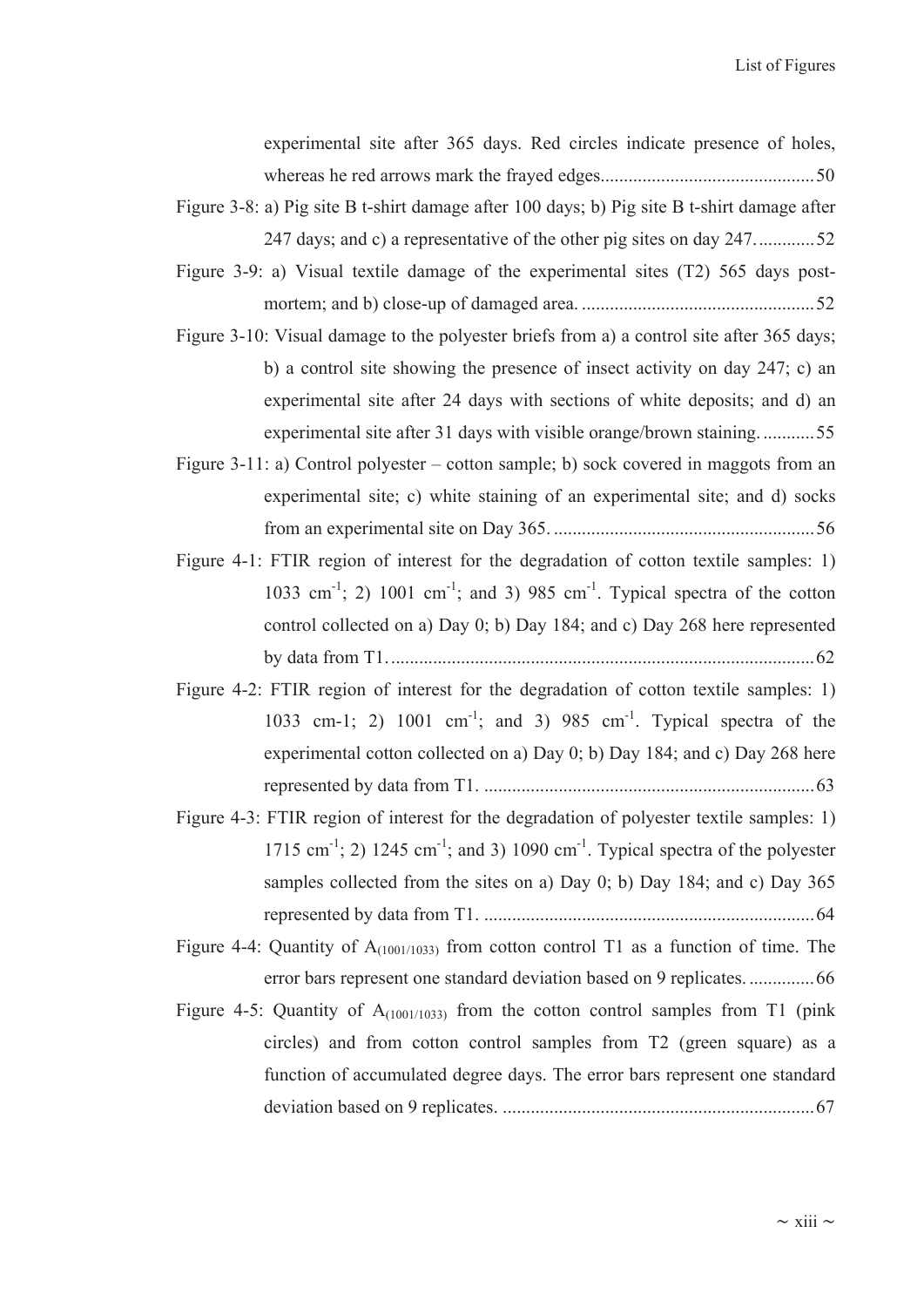- Figure 4-6: Quantity of  $A_{(1001/1033)}$  from the control cotton samples as a function of time from T3 (green triangle) and the quantity of  $A_{(985/1033)}$  from the control cotton samples (pink circle). ........................................................................ 68
- Figure 4-7: Quantity of  $A_{(1090/1715)}$  as a function of time (purple circle) from T1 and the quantity of  $A_{(1245/1715)}$  as a function of time (green triangle) from T1. The error bars represent one standard deviation based on 9 replicates. .............. 69
- Figure 4-8: Amount of  $A_{(1090/1715)}$  as a function of time (purple circle) and the quantity of  $A_{(1245/1715)}$  as a function of time (green triangle) from the experimental polyester samples from T2. The error bars represent one standard deviation based on 9 replicates. ................................................................................... 70
- Figure 4-9: Amount of  $A_{(985/1033)}$  as a function of time (purple circle) and the amount of  $A_{(1001/1033)}$  as a function of time (green triangle) from the experimental polyester - cotton samples from T1. The error bars represent one standard deviation based on 9 replicates. ................................................................... 71
- Figure 4-10: Quantity of  $A_{(1001/1033)}$  as a function of time for the experimental polyester – cotton samples from: a) T1 (pink circle) and T3 (black triangle); and b) T2 (green square). The error bars represent one standard deviation based on 9 replicates. ..................................................................................................... 72
- Figure 4-11: a) Principal component analysis of the cotton control spectra from T1. The PCA plot demonstrates that the later sampling days (pink triangle) could be separated from the earlier sampling days (grey circle). b) The loadings plot demonstrates the influence on the PCA groupings from bands in the spectra.

...................................................................................................................... 74

- Figure 4-12: Scree plot showing the variation explained by each factor in the principal component analysis of cotton control spectra from T1. ............................... 75
- Figure 4-13: a) Principal component analysis of the cotton control spectra from T2 with the later sampling days (green triangle); and the earlier sampling days (grey circle). b) The loadings plot shows the influence on the PCA groupings from bands in the spectra. ..................................................................................... 76
- Figure 4-14: Scree plot showing the variation explained by each factor in the principal component analysis of cotton control spectra from T2. ............................... 77
- Figure 4-15: a) Principal component analysis of the cotton experimental spectra from T1. The PCA plot demonstrates that the later sampling days (green triangle)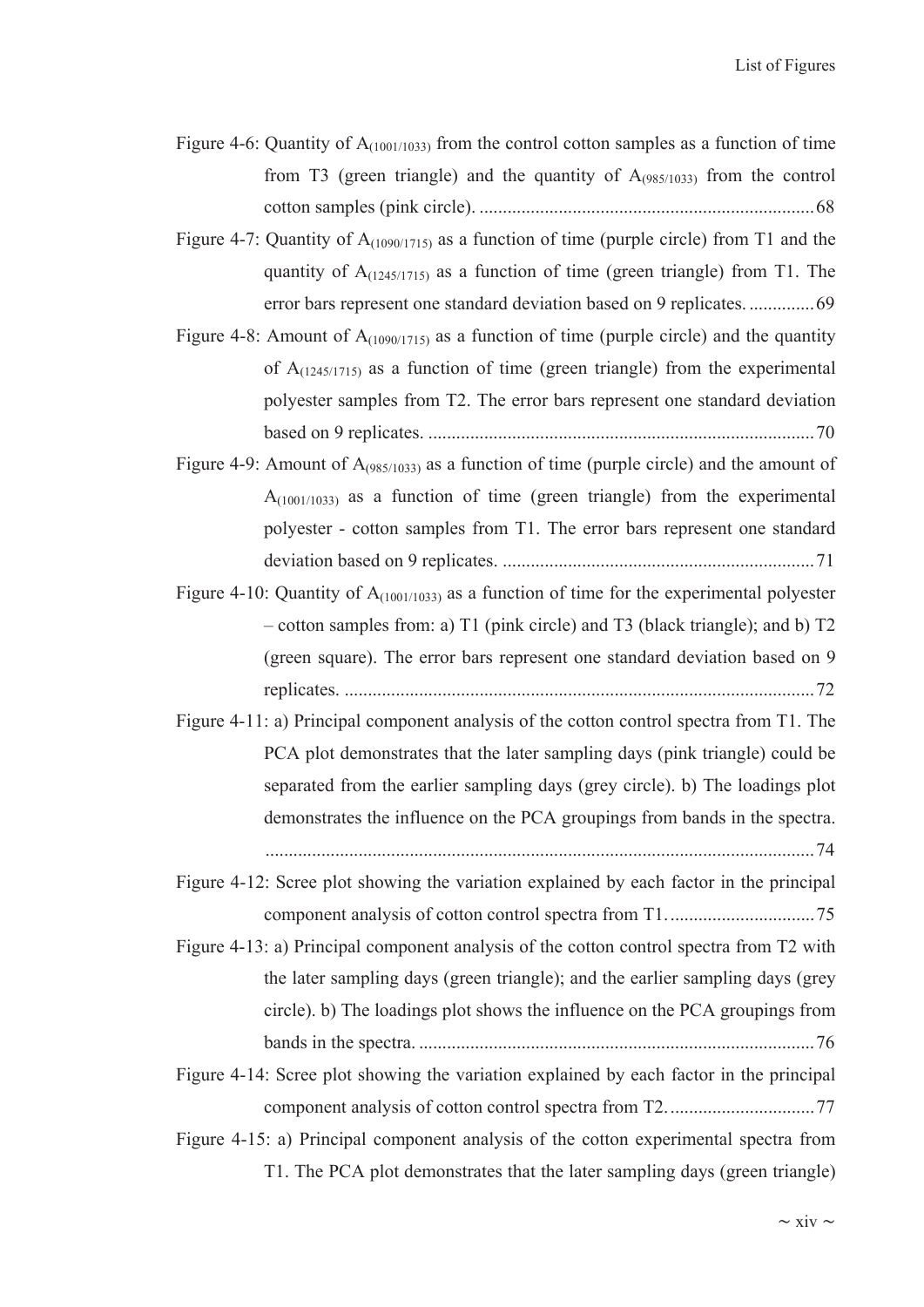could not be distinguished from the earlier sampling days (grey circle). b) The loadings plot demonstrates the influence on the PCA groupings from bands in the spectra. ..................................................................................... 78

- Figure 4-16: a) Principal component analysis of the control polyester spectra from T1. The PCA plot demonstrates that the later sampling days (black triangle), selected based on the cotton results from the same trial, could not be separated from the earlier sampling days (grey circle), again based on the change determined in the cotton data. b) The loadings plot demonstrates the influence on the PCA groupings from ester bands in the spectra. ............... 79
- Figure 4-17: a) Principal component analysis of the cotton section of the polyester cotton blend samples from the control sites from the summer trial (T1) showing later sampling days (blue triangle); and the earlier sampling days (grey circle). b) The loadings plot shows the influence on the PCA groupings from cotton bands in the spectra. c) Principal component analysis of the cotton section of the polyester – cotton blend samples from the control sites from the winter trial (T2). d) The loadings plot showing the influence on the PCA groupings from cotton bands in the spectra. ............. 80
- Figure 4-18: a) Scree plot showing the variation explained by each factor  $(F0 F7)$ during principal component analysis of the control cotton section from the polyester – cotton blend samples from the summer trial (T1). b) Scree plot showing the variation explained by each factor  $(F0 - F7)$  during principal component analysis of the control cotton section from the polyester – cotton blend samples from the winter trial (T2). ..................................................... 81
- Figure 5-1: ATR-FTIR spectra of samples with a) high lipid content with large bands at 1)  $\sim$ 1735 cm<sup>-1</sup>; and 2)  $\sim$ 1715 cm<sup>-1</sup>; and b) high protein content demonstrated by a large occurrence of 3) ~1648 cm-1; and 4) ~1543 cm-1. ....................... 85
- Figure 5-2: Protein infrared band ratio as a function of time since death. The error bars represent one standard deviation based on nine replicates. .......................... 87
- Figure 5-3: Protein infrared band ratio as a function of time since death from T3. The error bars represent one standard deviation based on nine replicates. ......... 87
- Figure 5-4: PCA plot of the protein related bands from T2 with pre-rupture samples (purple triangles) and post-rupture samples (grey circles). .......................... 88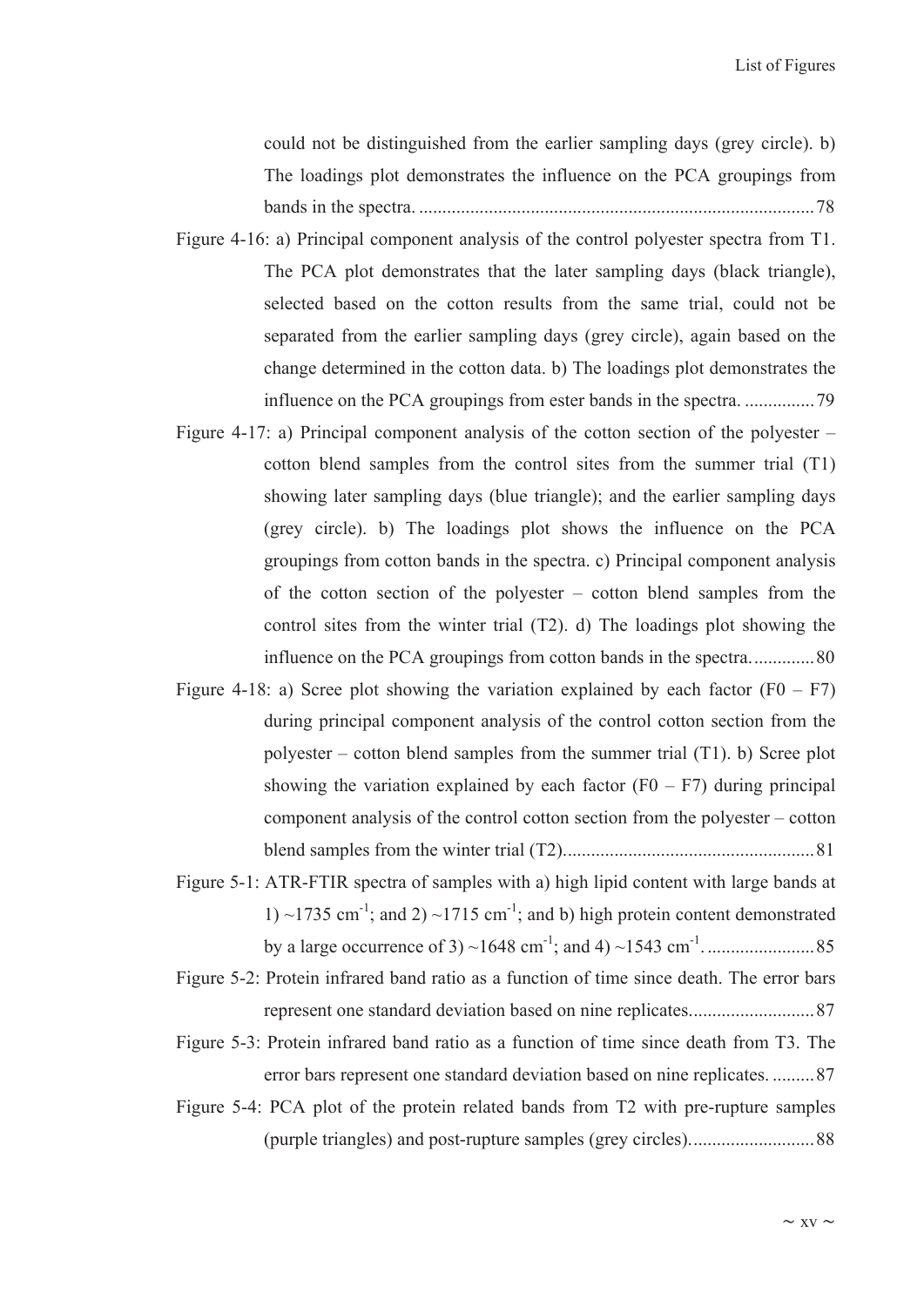Figure 5-5: Typical infrared spectra for the experimental cotton samples on a) day 4; b) Day 8; c) Day 31; and d) Day 94. The vertical lines highlight the regions of interest: 1) triglyceride C=O stretching  $(\sim 1735 \text{ cm}^{-1})$ ; 2) C=O stretching corresponding to free fatty acid  $(-1715 \text{ cm}^{-1})$ ; and 3) fatty acid carboxylate C-O stretching (1570 – 1538 cm-1). ............................................................. 90

Figure 5-6: a) Quantity of triglyceride  $(A<sub>(1735/2920)</sub>)$  as a function of time and b) free fatty acid ratio  $(A_{(1715/2920)})$  as a function of time. The error bars represent one standard deviation based on 9 replicates. ..................................................... 91

- Figure 5-7: a) Principal component analysis on days 4 48. The PCA plot grouped into little to no lipid degradation (days  $2 - 8$ , grey circle), some lipid degradation (days  $10 - 21$ , triangle) and advanced lipid degradation (days  $24 - 48$ , black square). b) The loadings plot show the influence on the PCA groupings from the lipid bands in the spectra. ....................................................................... 93
- Figure 5-8: Scree plot showing the variation explained by each factor during principal component analysis of the lipid bands from the cotton samples from T1.... 95
- Figure 5-9: a) Principal component analysis plot of the lipid related bands from T2. The PCA plot with samples grouped as little to no lipid degradation (days 32 – 210, green circle); and advanced lipid degradation (days  $269 - 565$ , black square). b) The loadings plot show the influence on the PCA groupings from the lipid bands in the spectra. ....................................................................... 95
- Figure 5-10: ATR-FTIR spectra of a) a control sample with the polyester bands and samples with b) high lipid content, with large bands at  $1)$  ~2920 cm<sup>-1</sup> and 2)  $\sim$ 1715 cm<sup>-1</sup> and b) high protein content shown by a large occurrence of 3) ~1648 cm-1 and 4) ~1543 cm-1. .................................................................... 96
- Figure 5-11: Protein infrared band ratio  $A_{(1545/1648)}$  from the polyester textile samples acquired during T3 as a function of time since death. ................................. 97
- Figure 5-12: a) Principal component analysis plot of the protein related bands from T1. The PCA plot showing early sampling days (days  $2 - 24$ , squares), and later days (days  $59 - 365$ , circle). b) The loadings plot show the influence on the PCA groupings from the protein bands in the spectra. ................................ 98
- Figure 5-13: Protein infrared band ratio from the cotton section of the polyester cotton blend textile samples during T3 as a function of time since death. ............. 99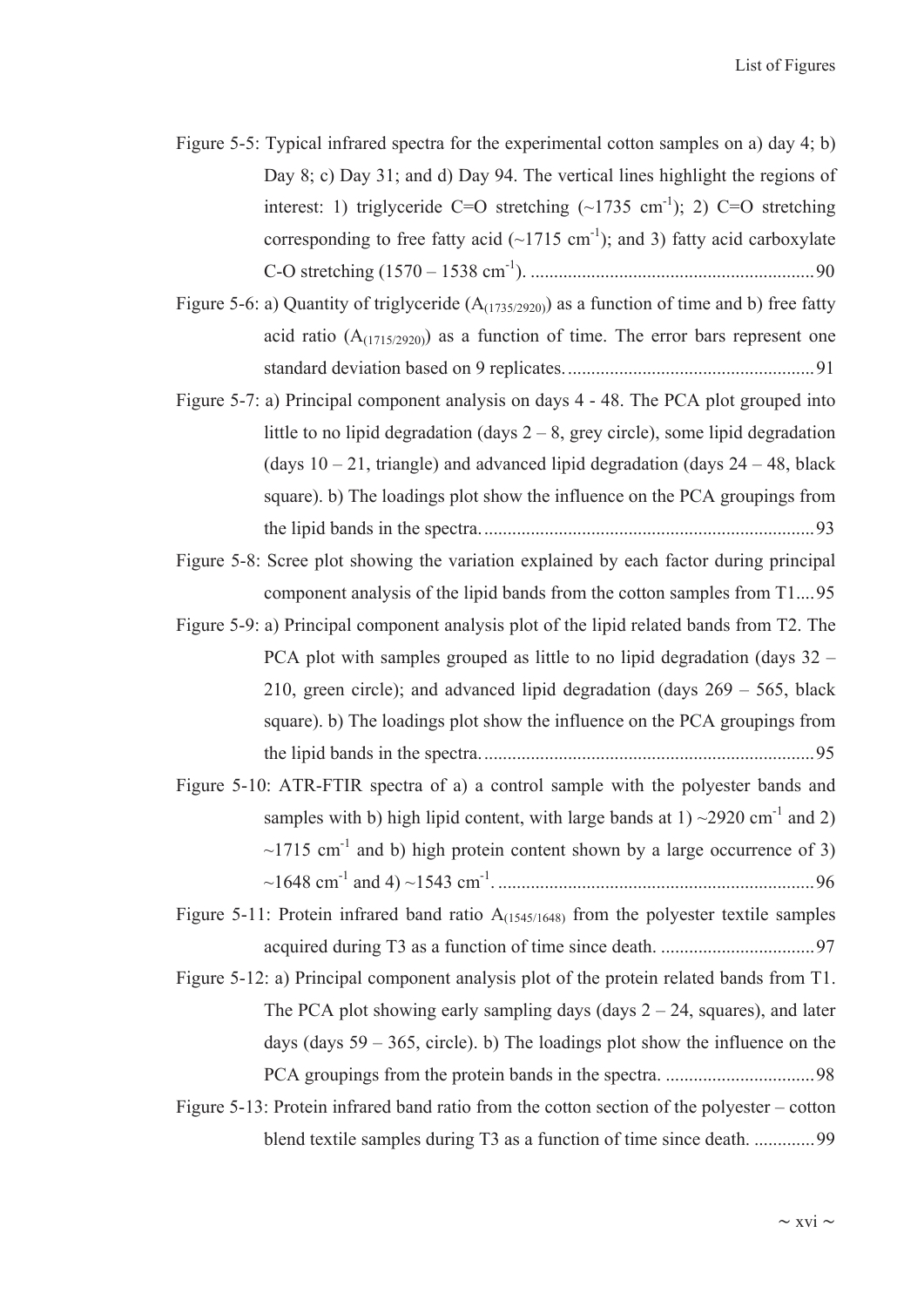| Figure 5-14: Quantity of triglyceride $(A(1735/2920))$ as a function of time collected from |
|---------------------------------------------------------------------------------------------|
| the cotton component of the polyester - cotton blend textile samples from                   |
|                                                                                             |
| Figure 6-1: Concentration of the selected fatty acids using both methylation and            |
| silylation from the samples analysed 21 days post-mortem. Error bars                        |
| represent the standard deviation based on 9 replicate samples 105                           |
| Figure 6-2: Mean fatty acid component percentage (presence of each fatty acid in            |
| relation to total fatty acid composition) of selected fatty acids per sampling              |
| day from the cotton samples using fatty acid methylation and silylation                     |
|                                                                                             |
| Figure 6-3: Mean percentage component (presence of each fatty acid in relation to total     |
| fatty acid composition) of selected fatty acids per sampling day from the T2                |
|                                                                                             |
| Figure 6-4: Mean concentration of selected fatty acids extracted from cotton samples        |
|                                                                                             |
| Figure 6-5: Mean percentage component (presence of each fatty acid in relation to total     |
| fatty acid composition) of selected fatty acids per sampling day from the T3                |
|                                                                                             |
| Figure 6-6: Mean fatty acid component percentage of a) unsaturated fatty acids and b)       |
|                                                                                             |
| Figure 6-7: Mean concentration of selected fatty acids extracted from polyester samples     |
|                                                                                             |
| Figure 6-8: Mean percentage component (presence of each fatty acid in relation to total     |
| fatty acid composition) of selected fatty acids per sampling day from the T2                |
|                                                                                             |
| Figure 6-9: Mean fatty acid component percentage of a) unsaturated fatty acids; and b)      |
|                                                                                             |
| Figure 6-10: Mean fatty acid component percentage of a) unsaturated fatty acids and b)      |
| close up of linoleic acid and palmitoleic acid from polyester – cotton from                 |
|                                                                                             |
| Figure 6-11: Mean percentage component (presence of each fatty acid in relation to total    |
| fatty acid composition) of selected fatty acids per sampling day from the T3                |
|                                                                                             |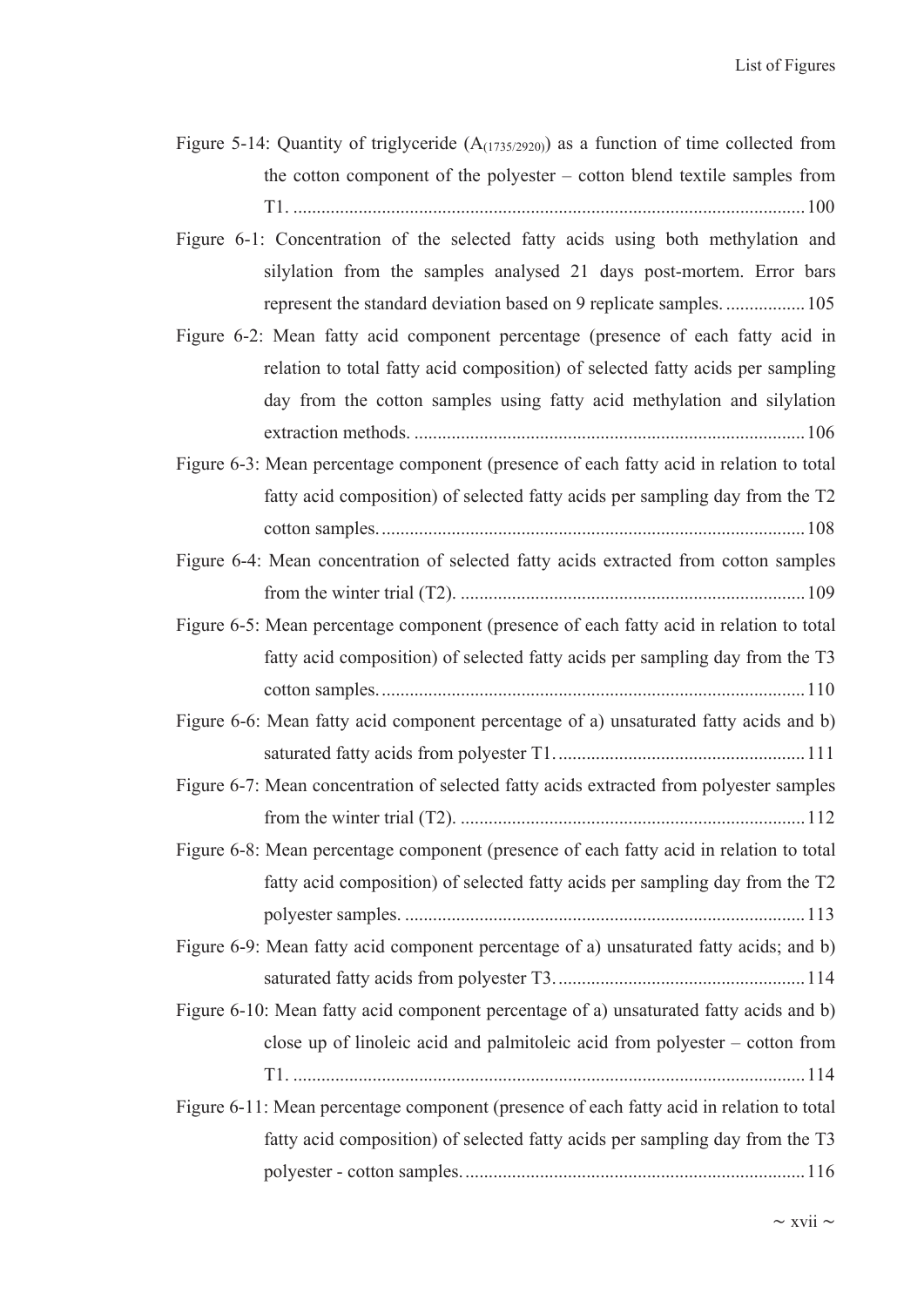| Figure 7-1: Average daily temperature and total daily rainfall for the duration of the                           |
|------------------------------------------------------------------------------------------------------------------|
|                                                                                                                  |
| Figure 7-2: pH measurements from the control graves (black) and experimental graves                              |
|                                                                                                                  |
| Figure 7-3: Soil volumetric water content in the graves. Readings from the experimental                          |
| graves shown in black and the control grave readings in blue 120                                                 |
| Figure 7-4: Visual damage to the cotton samples from the control graves after a) 1                               |
| month, b) 6 months, c) 9 months, d) 12 months, e) 18 months and f) 24                                            |
|                                                                                                                  |
| Figure 7-5: Textile damage observed with cotton samples from the pig graves after a) 9                           |
|                                                                                                                  |
| Figure 7-6: Typical polyester samples recovered from a) control grave and b) pig grave,                          |
| both these samples had been buried for a duration of 3 months124                                                 |
| Figure 7-7: Examples of damage due to vegetation growth in between the polyester -                               |
|                                                                                                                  |
| Figure 7-8: FTIR region of interest for the degradation of cotton control samples. 1)                            |
| 1033 cm <sup>-1</sup> ; 2) 1001 cm <sup>-1</sup> ; and 3) 985 cm <sup>-1</sup> . Typical spectra of the cotton   |
| collected from the burials after a) 3 months; b) 9 months; and c) 24 months.                                     |
|                                                                                                                  |
| Figure 7-9: FTIR region of interest for the degradation of polyester control samples: 1)                         |
| 1715 cm <sup>-1</sup> ; 2) 1245 cm <sup>-1</sup> ; and 3) 1090 cm <sup>-1</sup> . Typical spectra collected from |
|                                                                                                                  |
| Figure 7-10: FTIR region of interest for the degradation of cotton section of the                                |
| polyester – cotton blend samples 1) 1033 cm <sup>-1</sup> ; and 2) 1001 cm <sup>-1</sup> . Typical               |
| spectra of the polyester - cotton blend collected from the pig burials after a)                                  |
| 0 months; b) 1 month; c) 3 months; d) 6 months; and e) 24 months.  128                                           |
| Figure 7-11: Quantity of $A_{(1001/1033)}$ from the 100 % cotton samples as a function of time                   |
| for the control grave (purple circle) and the experimental graves (green                                         |
|                                                                                                                  |
| Figure 7-12: Polyester control samples showing the change in the $A_{(1090/1715)}$ band over                     |
|                                                                                                                  |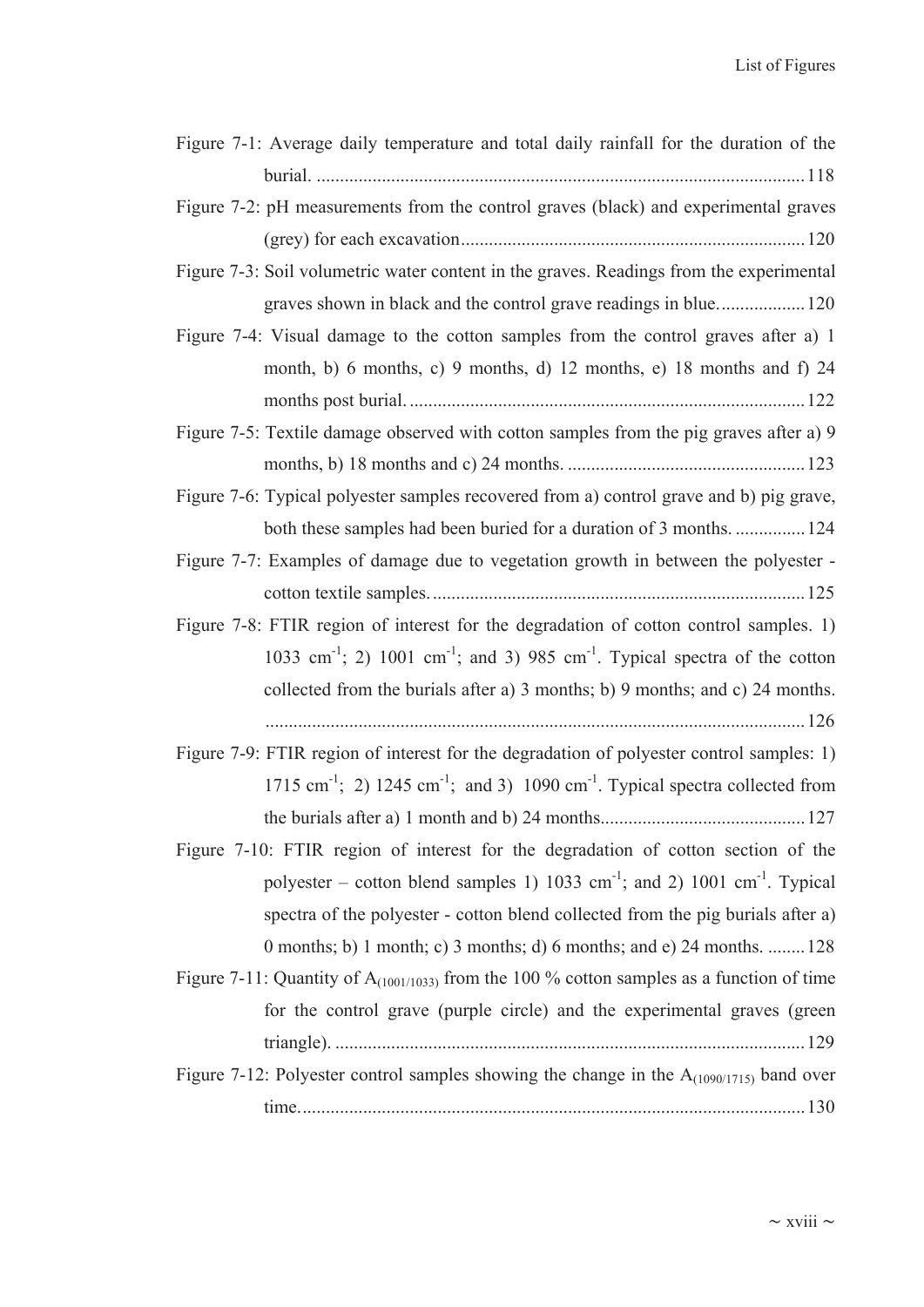- Figure 7-13: Quantity of  $A_{(1001/1033)}$  from the cotton sections of the polyester cotton blend samples as a function of time for the control grave (purple circle) and the experimental graves (green triangle). ................................................... 131
- Figure 7-14: Polyester related bands over the course of the burial shown for both control (pink and purple circle) and pig sites (light green and dark green triangle). .................................................................................................................... 132
- Figure 7-15: a) Principal component analysis of the cotton spectra from the control graves with early excavation times (green square); mid-excavation times (blue circles); and late excavation times (pink triangle). b) The loadings plot shows the influence on the PCA groupings from bands in the spectra. ..... 133
- Figure 7-16: a) Principal component analysis of the polyester spectra from the control graves, and b) Principal component analysis of the polyester spectra from the experimental graves. ............................................................................. 134
- Figure 7-17: a) Principal component analysis of the cotton section from the polyester cotton blend samples from the control graves with Day 0 (grey circle); early excavation times (purple diamond); and late excavation times (green triangle). b) The loadings plot showing the influence on the PCA groupings from bands in the spectra. .......................................................................... 135
- Figure 7-18: Typical infrared spectra for the experimental cotton samples after a) 1 month; b) 3 months; c) 9 months; and d) 18 months. The vertical lines show the regions of interest: 1) amide II ( $\sim$ 1545 cm<sup>-1</sup>); 2) amide I ( $\sim$ 1648 cm<sup>-1</sup>).

.................................................................................................................... 136

- Figure 7-19: Protein infrared band ratio as a function of time since death taken from the cotton section of the polyester – cotton spectra. The error bars represent one standard deviation based on three replicates. ............................................. 137
- Figure 7-20: Infrared spectra for the experimental cotton samples on a) 1 month; b) 6 months; c) 12 months; and d) 18 months. The vertical lines demonstrate the regions of interest: 1) C-H stretching  $(2920 \text{ cm}^{-1})$ ; 2) COOH ester band  $(-1745 \text{ cm}^{-1})$ ; 3) triglyceride C=O stretching  $(-1735 \text{ cm}^{-1})$ ; and 4) C=O stretching corresponding to free fatty acid (~1715 cm-1). .......................... 139
- Figure 7-21: Infrared spectra for the cotton sections of the experimental polyester cotton samples on a) 1 month; b) 3 months; and c) 9 months. The vertical lines demonstrate the regions of interest: 1) C-H stretching  $(2920 \text{ cm}^{-1})$ ; 2)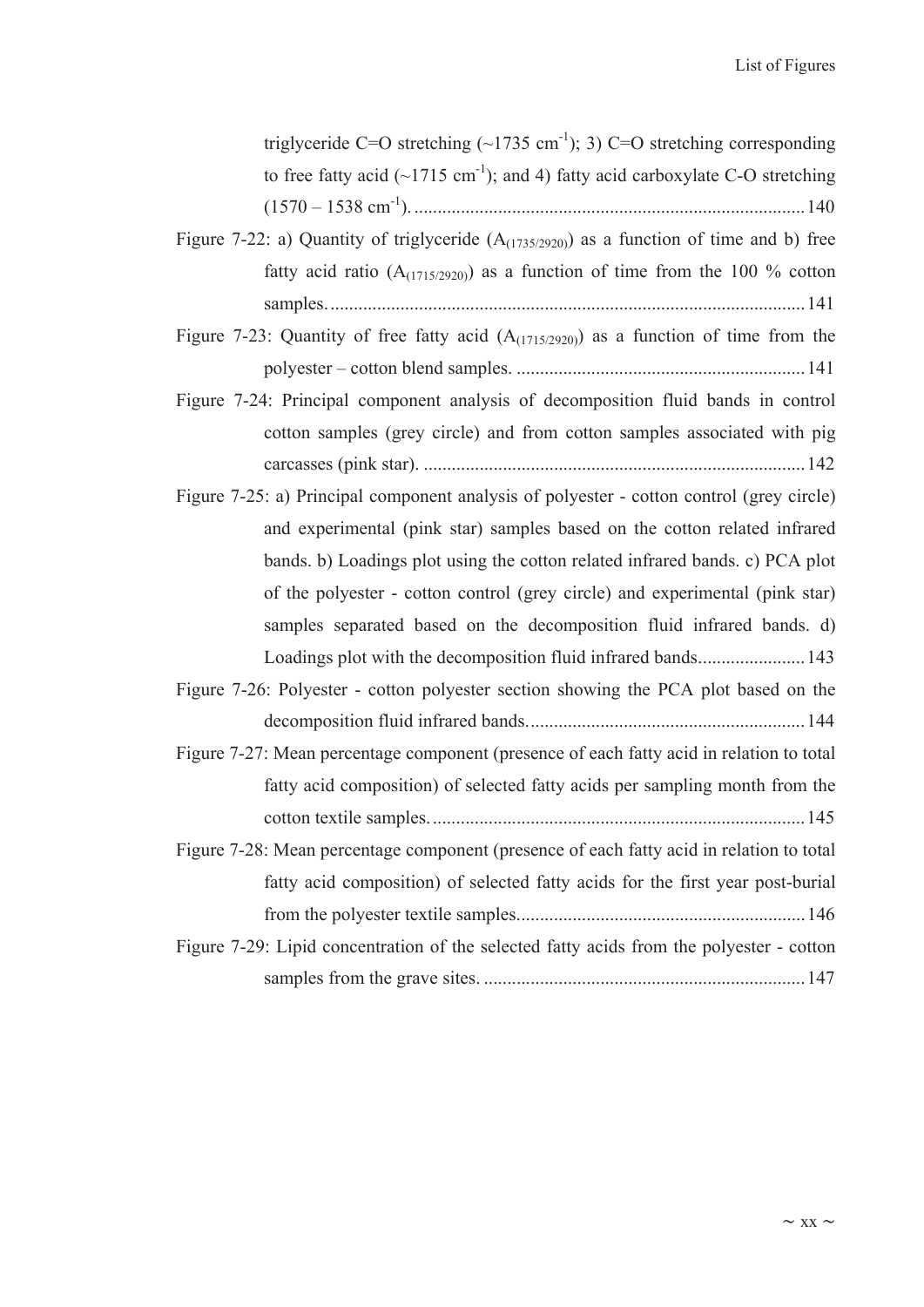# **List of Tables**

| Table 2-1: Overview of the starting time and season as well as sampling days for each |
|---------------------------------------------------------------------------------------|
|                                                                                       |
| Table 3-1: Average daily temperature, highest and lowest recorded temperatures and    |
|                                                                                       |
| Table 3-2: Average daily temperature, highest and lowest recorded temperatures and    |
|                                                                                       |
| Table 3-3: Average daily temperature, highest and lowest recorded temperatures and    |
|                                                                                       |
| Table 4-1: Infrared assignments of the main vibrations in the FTIR spectra for cotton |
|                                                                                       |
| Table 4-2: Infrared assignments of the main vibrations in the FTIR spectrum for       |
|                                                                                       |
| Table 7-1: Average daily temperature, highest and lowest recorded temperatures and    |
|                                                                                       |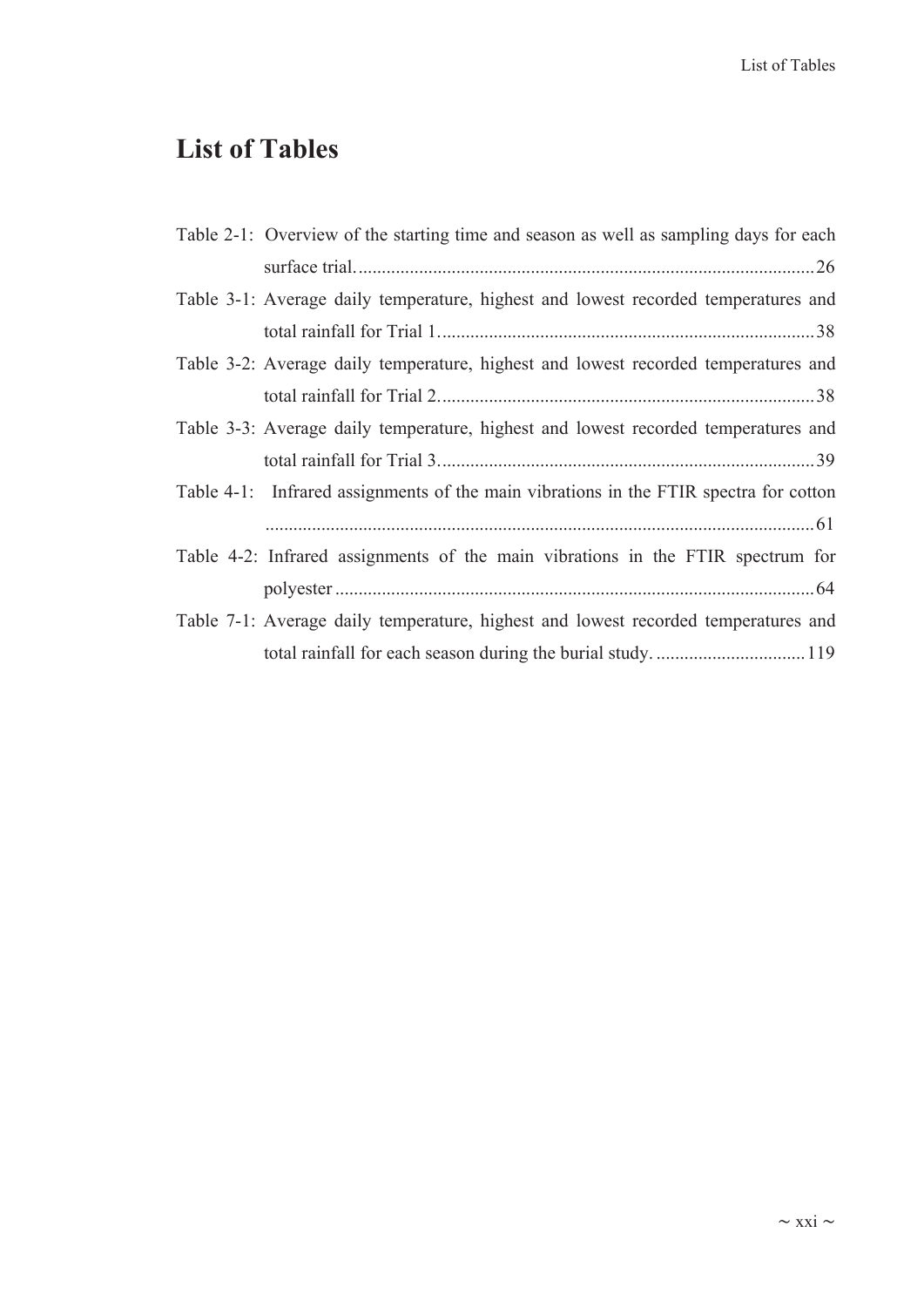# **List of Abbreviations and Symbols**

| <b>ADD</b>  | Accumulated degree day                         |
|-------------|------------------------------------------------|
| <b>ATP</b>  | Adenosine triphosphate                         |
| <b>ATR</b>  | Attenuated total reflectance                   |
| <b>CDI</b>  | Cadaver decomposition island                   |
| <b>ECD</b>  | Electron capture detector                      |
| <b>FID</b>  | Flame ionization detector                      |
| <b>FTIR</b> | Fourier transform infrared                     |
| GC          | Gas chromatography or gas chromatograph        |
| ID          | Inner diameter                                 |
| <b>MS</b>   | Mass spectrometry or mass spectrometer         |
| N           | Molar concentration                            |
| <b>NIST</b> | National Institute of Standards and Technology |
| <b>NSW</b>  | <b>New South Wales</b>                         |
| $PC-1$      | First principal component                      |
| $PC-2$      | Second principal component                     |
| <b>PCA</b>  | Principal component analysis                   |
| <b>PET</b>  | Polyethylene terephthalate                     |
| <b>PMI</b>  | Post-mortem interval                           |
| <b>RAAF</b> | Royal Australian Air Force                     |
| <b>RPM</b>  | Revolutions per minute                         |
| <b>TEA</b>  | Thermal energy analyser                        |
| <b>UV</b>   | Ultraviolet                                    |
| <b>VWC</b>  | Volumetric water content                       |